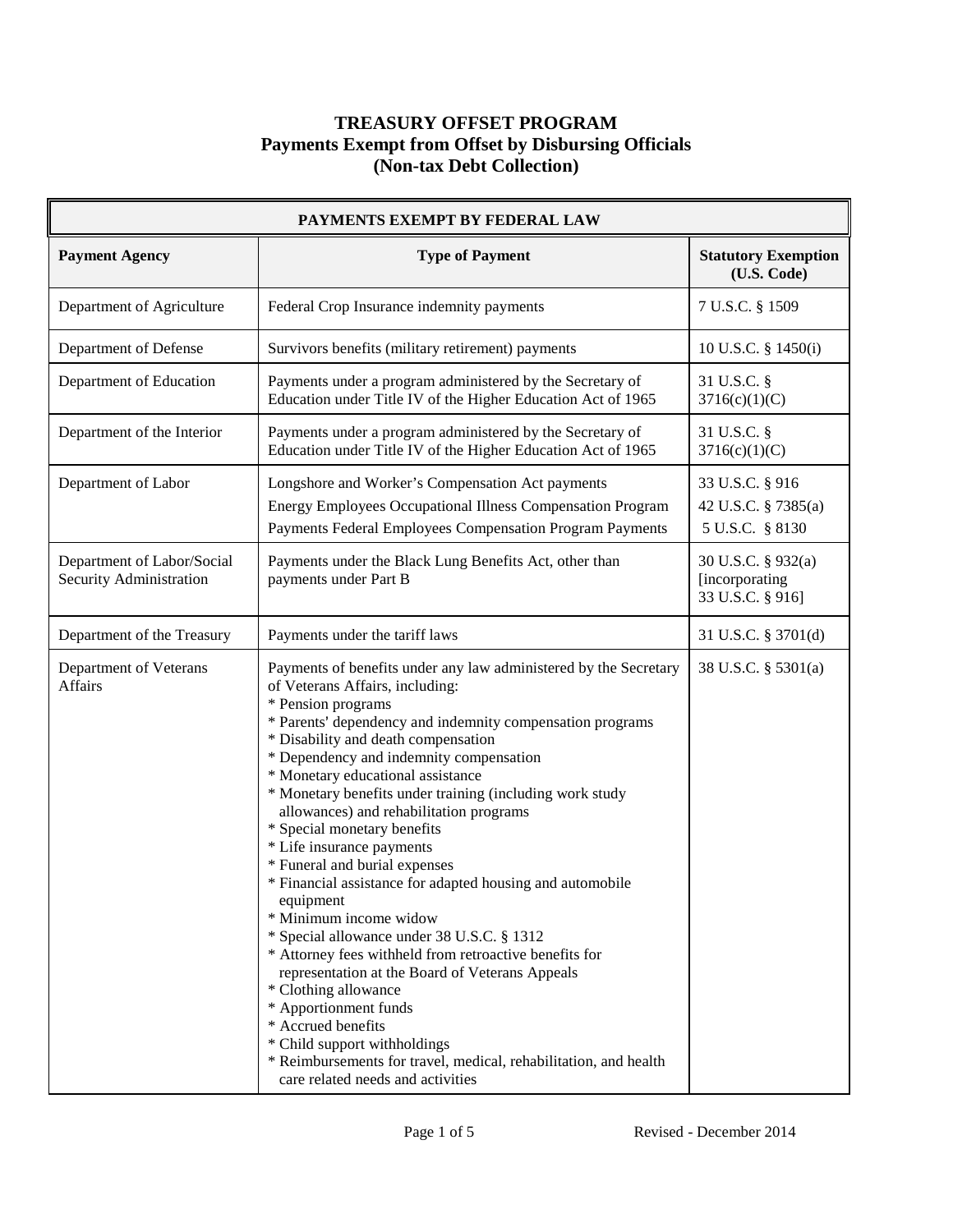| PAYMENTS EXEMPT BY FEDERAL LAW                                                   |                                                                                                                                              |                                           |
|----------------------------------------------------------------------------------|----------------------------------------------------------------------------------------------------------------------------------------------|-------------------------------------------|
| <b>Payment Agency</b>                                                            | <b>Type of Payment</b>                                                                                                                       | <b>Statutory Exemption</b><br>(U.S. Code) |
| Federal Emergency<br><b>Management Agency</b>                                    | Payments made under the Cerro Grande Fire Assistance Act<br>(covering claims resulting from the wildfire in New Mexico in<br>May 2000)       | Public Law 106-246                        |
| Railroad Retirement Board                                                        | Tier 2 Railroad Retirement benefit payments                                                                                                  | 45 U.S.C. § 231m,                         |
| Social Security<br>Administration/<br>Department of Health and<br>Human Services | Payments made under the Social Security Act, except to the<br>extent provided under 31 U.S.C. § 3716(c) [Debt Collection<br>Improvement Act] | 31 U.S.C. $\S$ 3701(d)                    |

| <b>PAYMENTS EXEMPT BY FEDERAL LAW</b><br><b>FOR COLLECTION OF STATE NONTAX DEBTS AND PAST-DUE SUPPORT OBLIGATIONS</b> |                                                                    |                                                                                                  |
|-----------------------------------------------------------------------------------------------------------------------|--------------------------------------------------------------------|--------------------------------------------------------------------------------------------------|
| <b>Payment Agency</b>                                                                                                 | <b>Type of Payment</b>                                             | <b>Statutory Exemption</b><br>(U.S. Code)                                                        |
| See above                                                                                                             | All payments listed above as "Payments Exempt by Federal"<br>Law'' | See above                                                                                        |
| Department of Labor/Social<br>Security Administration                                                                 | Payments under the Black Lung Benefits Act                         | 31 U.S.C. § 3716(h),<br>30 U.S.C. § 932(a)<br><i>l</i> incorporating<br>33 U.S.C. § 916]         |
| Railroad Retirement Board                                                                                             | Railroad Retirement benefit payments                               | 45 U.S.C. § 231m,<br>31 U.S.C. § 3716(h)                                                         |
| Social Security<br>Administration                                                                                     | Payments made under the Social Security Act                        | 31 U.S.C. $\S$ 3701(d),<br>31 U.S.C. § 3716(h),<br>42 U.S.C. § 407 and<br>42 U.S.C. § 1383(d)(1) |

| <b>PAYMENTS EXEMPT BY ACTION OF THE</b><br>SECRETARY OF THE TREASURY $(31 \text{ U.S.C.} \frac{8}{3} \cdot 3716(c)(3)(B))$ |                                                                                                                                      |
|----------------------------------------------------------------------------------------------------------------------------|--------------------------------------------------------------------------------------------------------------------------------------|
| <b>Payment Agency</b>                                                                                                      | <b>Type of Payment</b>                                                                                                               |
| All Agencies                                                                                                               | Federal Loan payments other than travel advances [see 31 CFR 285.5 (e)(2)(vii)]                                                      |
| Department of<br>Agriculture                                                                                               | Department of Agriculture, Food and Nutrition Service benefit payments made under the following<br>programs:<br>* Food stamp program |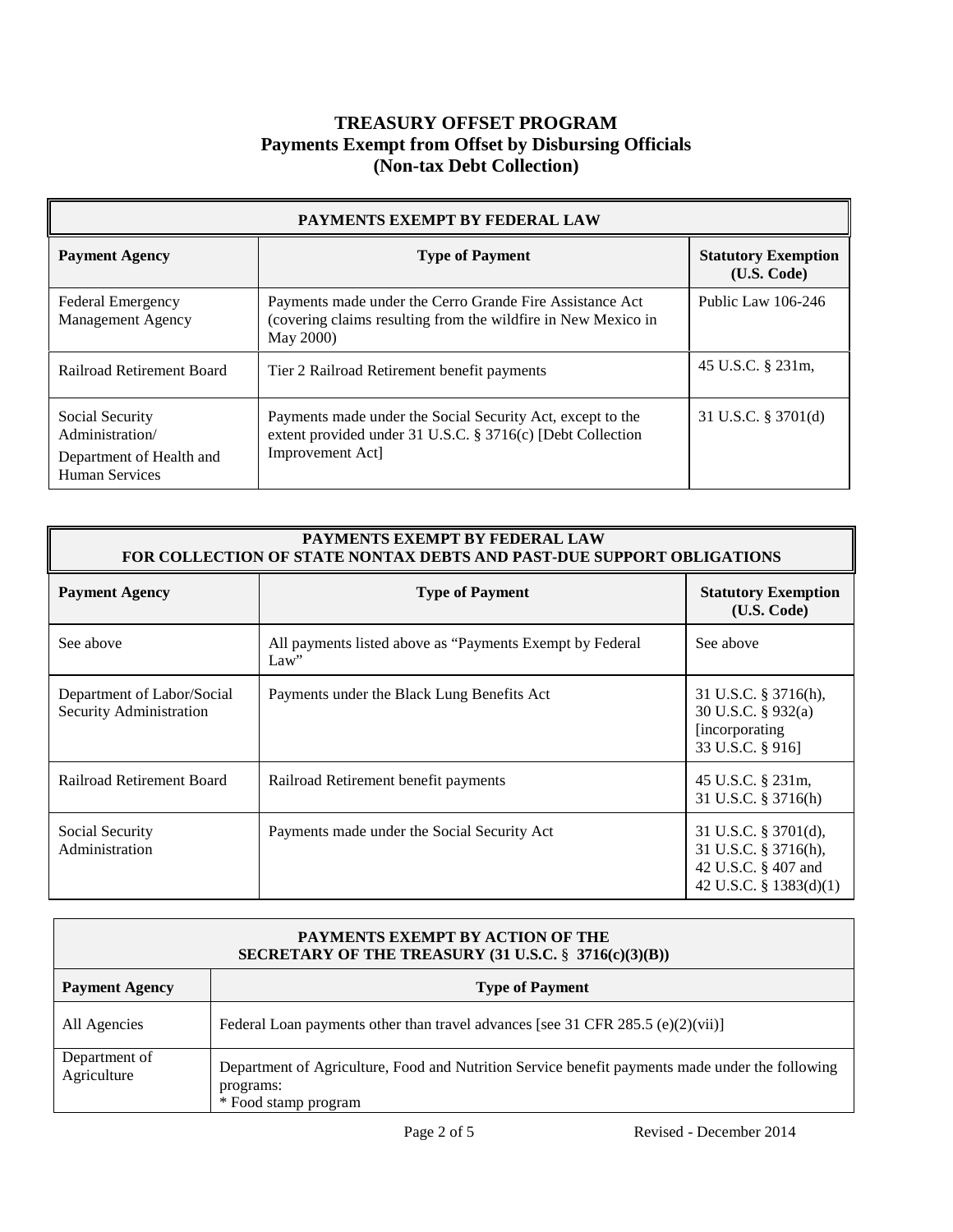| PAYMENTS EXEMPT BY ACTION OF THE<br>SECRETARY OF THE TREASURY (31 U.S.C. § 3716(c)(3)(B)) |                                                                                                                                                                                                                                                                                                                                                                                                                                                                                                                                                                                                                                                                                                                                                                                                                                                                                                                                                                                                                                              |
|-------------------------------------------------------------------------------------------|----------------------------------------------------------------------------------------------------------------------------------------------------------------------------------------------------------------------------------------------------------------------------------------------------------------------------------------------------------------------------------------------------------------------------------------------------------------------------------------------------------------------------------------------------------------------------------------------------------------------------------------------------------------------------------------------------------------------------------------------------------------------------------------------------------------------------------------------------------------------------------------------------------------------------------------------------------------------------------------------------------------------------------------------|
| <b>Payment Agency</b>                                                                     | <b>Type of Payment</b>                                                                                                                                                                                                                                                                                                                                                                                                                                                                                                                                                                                                                                                                                                                                                                                                                                                                                                                                                                                                                       |
| Department of<br>Agriculture-continued                                                    | * Nutrition assistance program for Puerto Rico<br>* Special supplemental nutrition program for women, infants, and children (WIC)<br>* WIC farmers market nutrition program<br>* National school lunch program<br>* Summer food service program<br>* Child and adult care food program<br>* Special milk program for children<br>* School breakfast program                                                                                                                                                                                                                                                                                                                                                                                                                                                                                                                                                                                                                                                                                  |
|                                                                                           | Payments made under the following Rural Development programs:<br>* Multi-Family Rental Assistance program<br>* Community Facilities direct loans and grants<br>* Single Family Housing-Homeownership direct loans and grants<br>* Single Family Housing-Technical Assistance grants<br>* Multi-Family Housing direct loans and grants<br>* Multi-Family Housing Preservation grants<br>* Business and Industry direct loans<br>* Intermediary Relending direct loans<br>* Rural Business Opportunity grants<br>* Rural Business Enterprise grants<br>* Rural Economic Development direct loans<br>* Water and Waste Disposal direct loans and grants                                                                                                                                                                                                                                                                                                                                                                                         |
| Department of Health<br>and Human Services                                                | Payments under the following:<br>* Vaccine Injury Compensation Program (other than death benefits)<br>* Tribal Law 93-638 Contracts/Compacts<br>* National Institutes of Health Clinical Center patients<br>* Ricky Ray Hemophilia Relief Fund Act of 1998 (Ricky Ray Fund)<br>Payments to small, non-profit organizations and/or Indian Tribes/Tribal organizations serving areas<br>for which no alternative organization is available to provide the grant-specific services under the<br>following programs:<br>* Head Start<br>* Abandoned Infants<br>* Native American<br>* Transitional Living<br>* Refugee Assistance-Voluntary Agency<br>* Community Services Block Grant<br>* Refugee and Entrant Assistance<br>* Family Support Center and Gateway Demonstration<br>* Runaway and Homeless Youth<br>* Drug Education and Prevention for Homeless Youth<br>* Youth Initiative and Youth Gangs<br>* Older American Grants for Native Americans<br>* Coverage Gap rebate payments for eligible Medicare Part D enrollees (temporary) |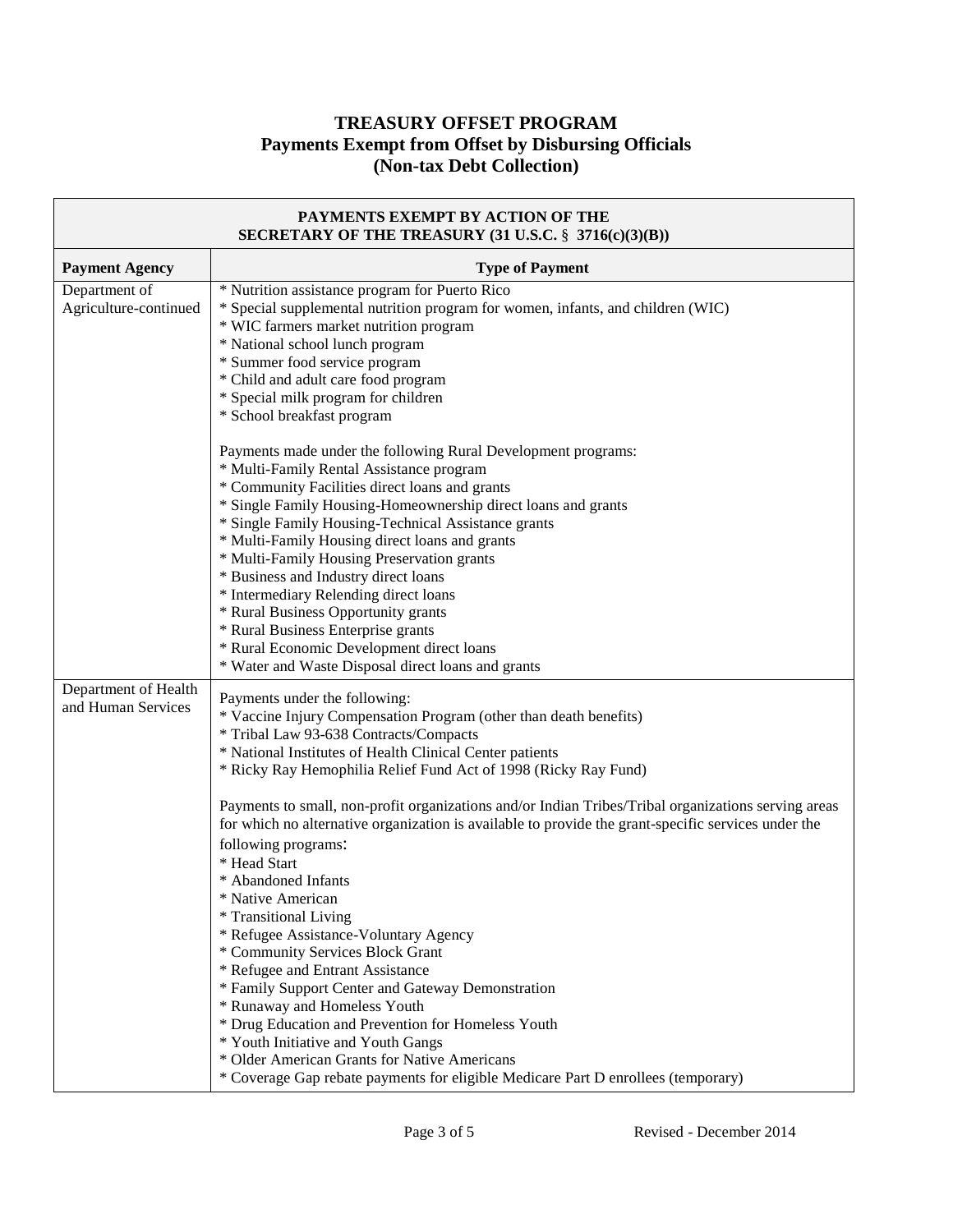| PAYMENTS EXEMPT BY ACTION OF THE<br>SECRETARY OF THE TREASURY (31 U.S.C. § 3716(c)(3)(B)) |                                                                                                                                                                                                                                                                                                                                                                                                                                                                                                                                                                                                                                                                                                                                                                                                                                                                                                                                                                                                                                                                                                                                                                                                                                                                                                                                                                                                                                                                                                                                                                                                                                                                  |
|-------------------------------------------------------------------------------------------|------------------------------------------------------------------------------------------------------------------------------------------------------------------------------------------------------------------------------------------------------------------------------------------------------------------------------------------------------------------------------------------------------------------------------------------------------------------------------------------------------------------------------------------------------------------------------------------------------------------------------------------------------------------------------------------------------------------------------------------------------------------------------------------------------------------------------------------------------------------------------------------------------------------------------------------------------------------------------------------------------------------------------------------------------------------------------------------------------------------------------------------------------------------------------------------------------------------------------------------------------------------------------------------------------------------------------------------------------------------------------------------------------------------------------------------------------------------------------------------------------------------------------------------------------------------------------------------------------------------------------------------------------------------|
| <b>Payment Agency</b>                                                                     | <b>Type of Payment</b>                                                                                                                                                                                                                                                                                                                                                                                                                                                                                                                                                                                                                                                                                                                                                                                                                                                                                                                                                                                                                                                                                                                                                                                                                                                                                                                                                                                                                                                                                                                                                                                                                                           |
| Department of<br>Housing and Urban<br>Development                                         | Payments under the following programs:<br>* Annual Contributions for Operation of Low-Income Housing Projects<br>* Contributions for Low-Income Housing Projects (Development)<br>* Public Housing Modernization Program (Modernization)<br>* Lease Adjustments<br>* Section 8 Low-Income Housing Assistance (Rental Voucher Program)<br>* Section 8 Counseling; Family Self Sufficiency (excluding payments for administrative costs)<br>* Revitalization of Severely Distressed Public Housing (Hope VI)<br>* Public and Assisted Housing Drug Elimination<br>* Family Investment Centers<br>* Indian Homeownership Program (Mutual Help Homeownership) grants<br>* Hope 3 Program (HOPE for Homeownership of Single Family Homes)<br>* Home Program (HOME Investment Partnerships)<br>* Section 8 Payment<br>* Rental Assistance Section 236<br>* Direct Loans for the Elderly or Handicapped Section 202<br>* Rental Supplements (Section 101)<br>* Safe Neighborhood Grants<br>* Drug Elimination Grants<br>* Two Homeless Assistance Programs (Supportive Housing, Emergency Shelter Grants, Shelter<br>Plus Care Program and Section 8 Moderate Rehabilitation Single Room Occupancy Program)<br>* Home Equity Conversion Mortgage Program<br>* Flexible Subsidy Program<br>* Mark-to-Market Portfolio Reengineering Demonstration Program<br>* Community Development Block Grants to municipal governments, counties and townships<br>* Housing Opportunities for Persons with Acquired Immune Deficiency Syndrome (HOPWA)<br>* Grants to Historically Black Colleges and Universities<br>* Service Coordinator and Congregate Housing Services Programs |
| Department of the<br>Interior                                                             | * Payments made to Indian tribes and tribal organizations under the provisions of the Indian Self-<br>Determination and Education Assistance Act.<br>* Payment made under Bureau of Indian Affairs Welfare Assistance Program<br>* Payments made by the Office of the Special Trustee (OST) for American Indians to individual<br>Indians from the Individual Indian Money (IIM) accounts                                                                                                                                                                                                                                                                                                                                                                                                                                                                                                                                                                                                                                                                                                                                                                                                                                                                                                                                                                                                                                                                                                                                                                                                                                                                        |
| Department of Justice                                                                     | * Payments to eligible claimants pursuant to the September 11 <sup>th</sup> Victims Compensation Fund<br>* Attorney fee payments made under prevailing party fee-shifting statutes to satisfy court judgments<br>or settlements in actions certified as class actions pursuant to Federal Rule of Civil Procedure<br>23(b)(2)                                                                                                                                                                                                                                                                                                                                                                                                                                                                                                                                                                                                                                                                                                                                                                                                                                                                                                                                                                                                                                                                                                                                                                                                                                                                                                                                    |
| Department of<br>Transportation                                                           | * Payments made to Indian tribes and tribal organizations for the Indian Reservation Road program<br>under the provisions of the Indian Self-Determination and Education Assistance Act (ISDEAA).<br>*Tribal Transit Program payments made to Indian Tribes to provide public transportation on Indian<br>reservations under the provisions of the Safe, Accountable, Flexible, Efficient, Transportation<br>Equity Act: a Legacy of Users (SAFETEA-LU).                                                                                                                                                                                                                                                                                                                                                                                                                                                                                                                                                                                                                                                                                                                                                                                                                                                                                                                                                                                                                                                                                                                                                                                                         |